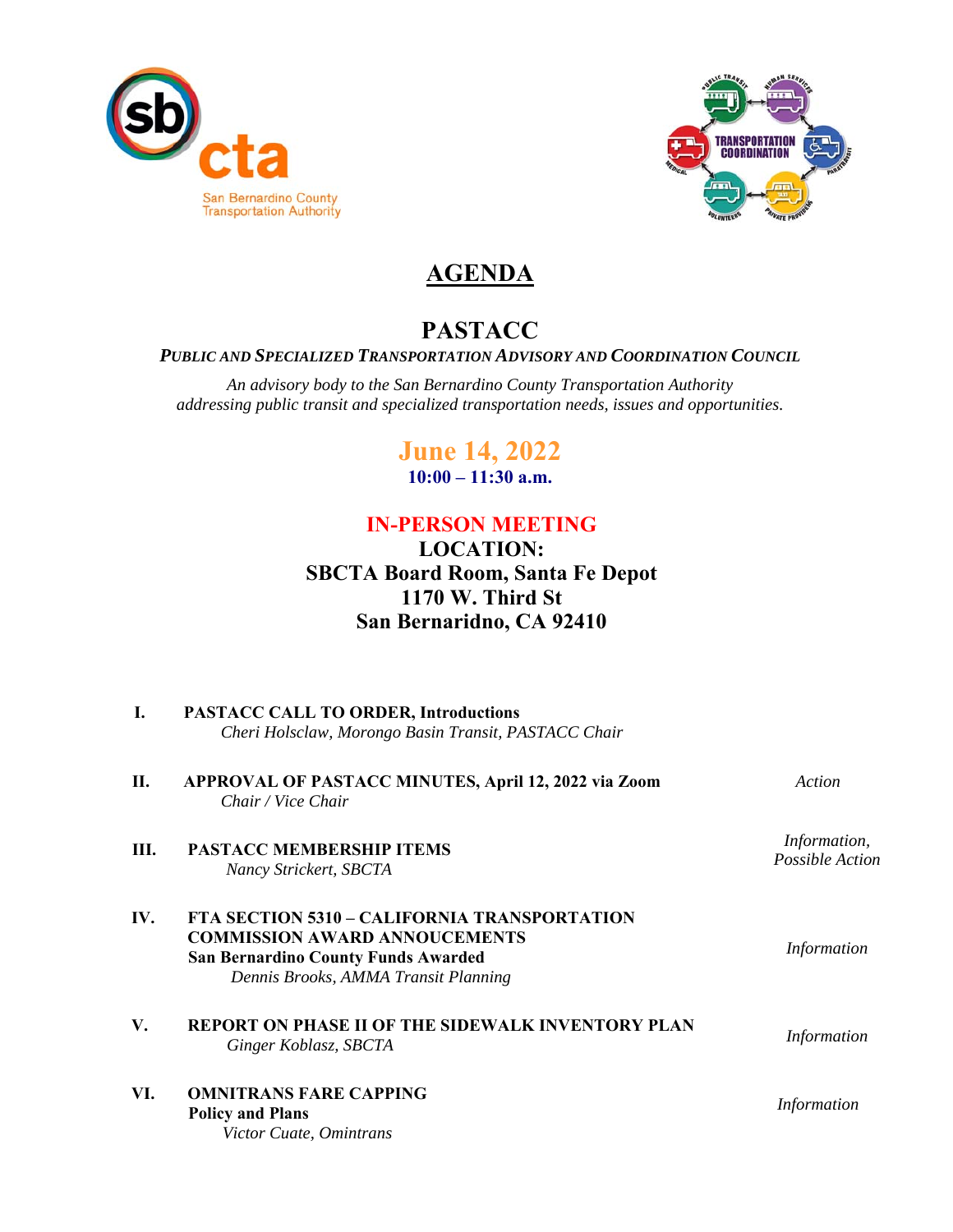| VII.  | <b>DISCUSSION RE DRIVER HIRING -</b><br><b>Status for Public Operators and Non-Profit Transportation Providers</b><br>Nancy Strickert, SBCTA and Dennis Brooks, AMMA Transit Planning | <i>Discussion</i> |
|-------|---------------------------------------------------------------------------------------------------------------------------------------------------------------------------------------|-------------------|
| VIII. | <b>HUMAN SERVICES SPOTLIGHT</b><br><b>Introducing CityWay Community Economic Development Corporation</b><br>Marcia Waggoner, Executive Director, CityWay CEDC                         | Information       |
| IX.   | <b>ANNOUNCEMENTS AND MEMBER REPORTS ON ITEMS OF</b><br><b>INTEREST</b>                                                                                                                | Information       |

#### *All*

#### **X. PUBLIC COMMENT**

#### **NEXT PASTACC MEETING:**

Generally the second Tuesday of alternating months at 10 a.m. with some variation. *The next meeting is tentatively scheduled for: August 9, 2022 - 10:00 to 11:30 AM* 

**To confirm PASTACC meeting dates and locations, please call: San Bernardino County Transportation Authority (SBCTA) (909) 884-8276**  Meeting dates will be noticed to those registered for PASTACC mailings.

> To register for PASTACC mailings, please contact: **Dennis Brooks: Dbrooks@AmmaTransitPlanning.com**

We are happy to make reasonable accommodations for participants attending PASTACC meetings in need of such.

Please advise us of special needs no less than 72 hours prior to the meeting so that the appropriate accomodations can be arranged. **Contact AMMA Transit Planning at Mail@AmmaTransitPlanning.com**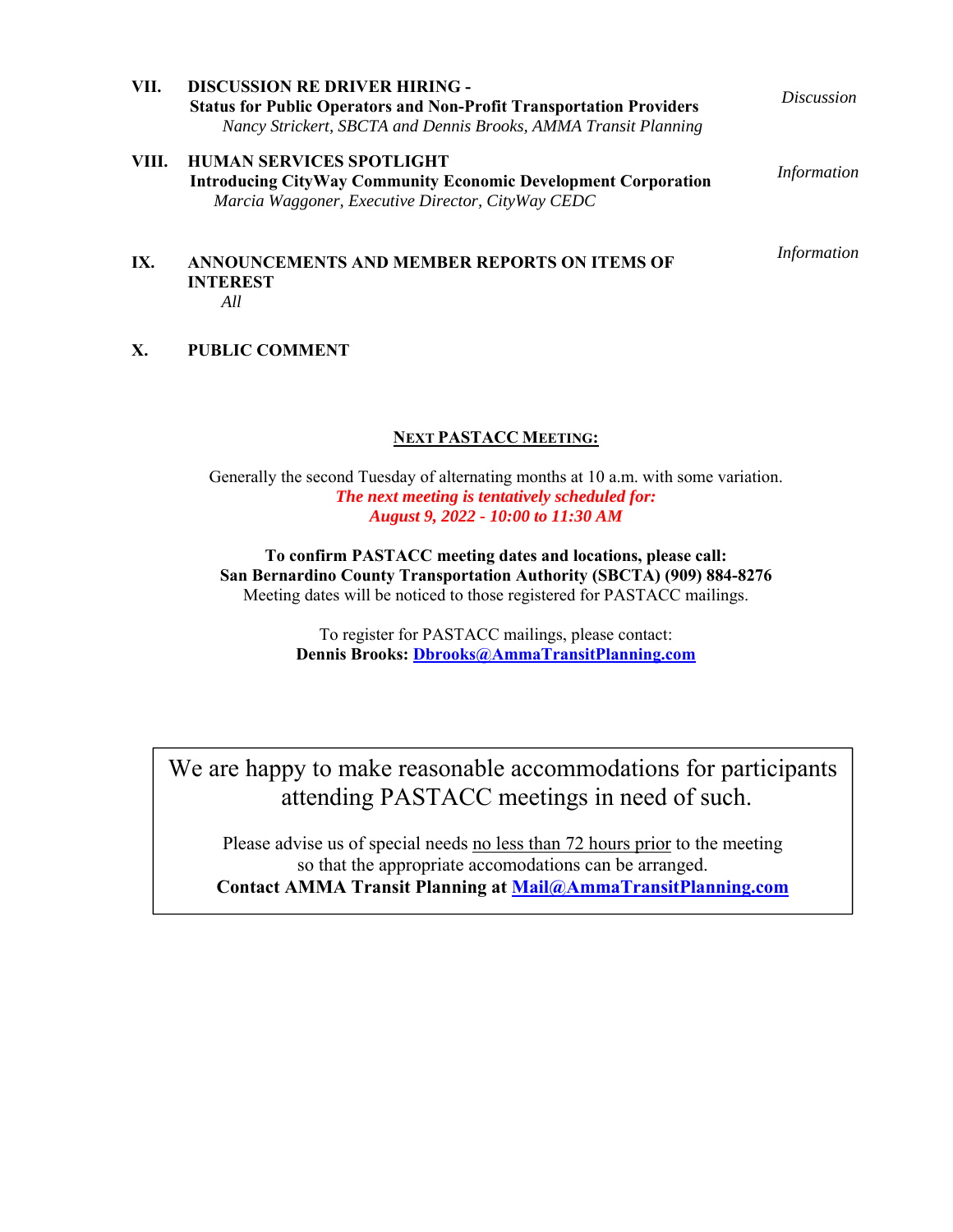#### **PASTACC – Public and Specialized Transportation Advisory and Coordination Council Minutes, April 12, 2022, at the SBCTA Train Depot**

#### **Attendees:**

Voting Members Participants: Morongo Basin Transit Authority – Cheri Holsclaw; Victor Valley Transportation Authority – Ashley Palmer; Omnitrans ‐ Jeremiah Bryant; Option House – William Long; Department of Aging and Adult Services – Melissa Sesay; OPARC – Sonia Borja

#### Other Participants: None present

Staff Support: SBCTA - Nancy Strickert, Nicole Soto, Rebekah Soto, Carrie Schindler; AMMA Transit Planning -Dennis Brooks

- **I. Call to Order** The meeting was called to order at 10:04 by Cheri Holsclaw, Chairperson.
- **II. Minutes:** PASTACC Minutes of February 8, 2022, were approved; moved by Jeremiah Bryant (Omnitrans) and seconded by Ashley Palmer (Victor Valley Transit Authority).

#### **III. PASTACC Membership Items**

Nancy Strickert thanked William Long of Option House for his dedicated service as an At‐Large PASTACC member. The appointment of a new At‐Large member and selection of Vice Chair will be brought forward at the June 2022 PASTACC meeting.

#### **IV. Report on Unmet Transit Needs, FY 2021/2022 – Victor Valley Service Area**

Nancy Strickert, SBCTA and Dennis Brooks, AMMA Transit Planning presented on the Unmet Transit Needs Process for the Victor Valley. Ms. Strickert provided an overview of the TDA Unmet Transit Needs process and the hearing held in Barstow in September 2021.

Dennis Brooks provided an overview of public testimony received during the unmet needs process and the response from SBCTA and VVTA on how the issues are being resolved. There were no findings of unmet needs that can be reasonably met. This item was moved by Jeremiah Bryant (Omnitrans) and seconded by Ashley Palmer (Victor Valley Transit Authority)

#### **V. 5310 Program Report:**

#### **GRANT 5310 Applications from San Bernardino County**

#### **CALTRANS Decision‐Making Processes and the New Consolidated Grant Application**

Dennis Brooks made a presentation of the FTA 5310 program and the current funding cycle for applications that were submitted in March 2022. that was released on January 3rd, 2022. A total off 11 applications were submitted to Caltrans by San Bernardino County applicants, including four capital applications for vehicles totaling \$1.28 million and seven applications requesting \$1.97 million in operating funds. Evaluation and scoring of the submitted applications are underway and are expected to be announced by June 2022 with standards agreements developed and signed sometime in the Fall of 2022.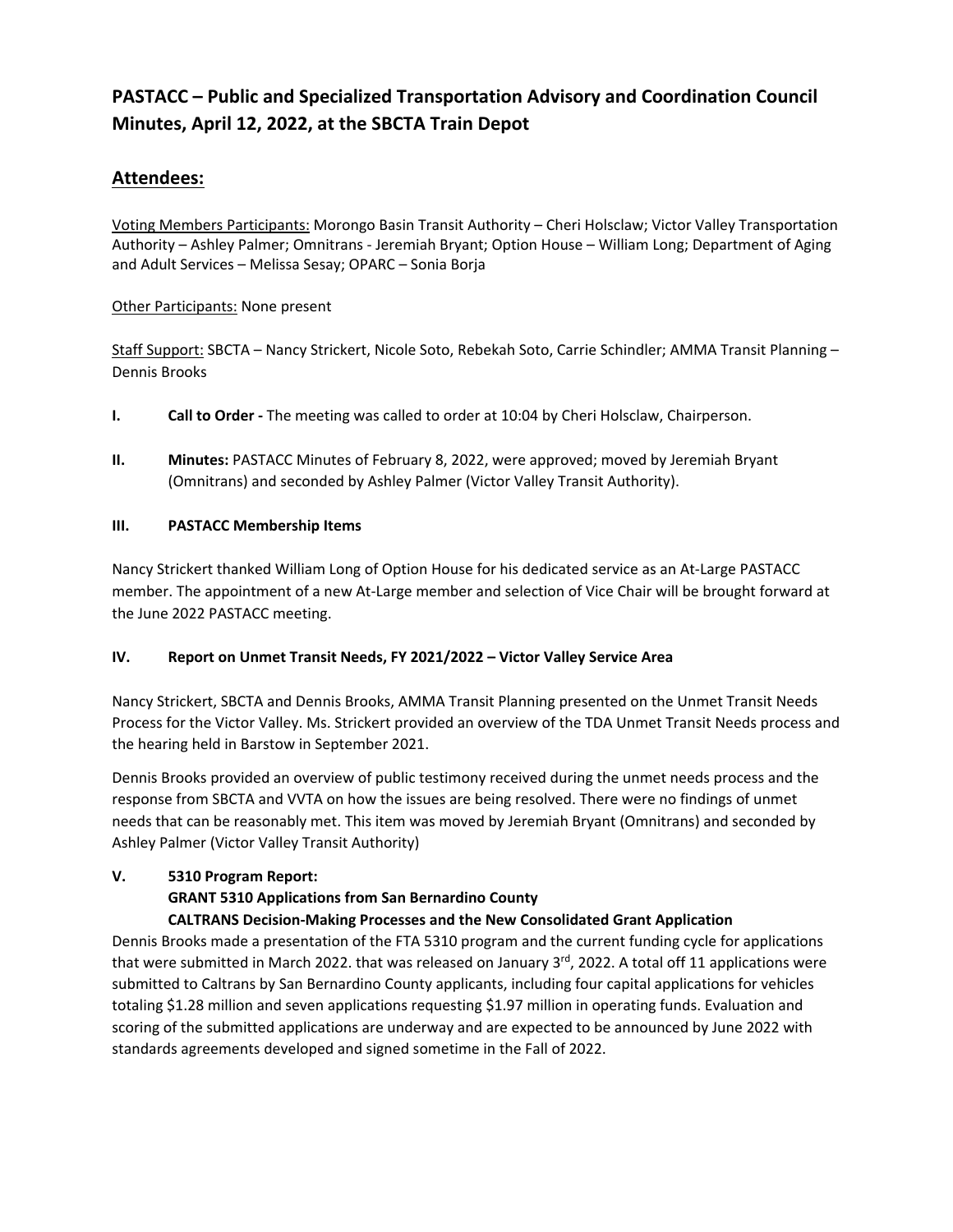#### **VI. Metrolink Update – Service Restoration; Promotional Fares, Earth Day Campaign, Renewable Diesel Fueling**

Rebekah Soto informed the group that Metrolink restored 91% of its pre-pandemic service level on April 4th. The restoration has been met with appositive response where Metrolink transported an additional 15,000 riders on April 6<sup>th</sup> representing an increase of 18 percent above current levels. Metrolink is also preparing for Earth Day on April 22<sup>nd</sup> where all riders can board the train for free, encouraging people to help limit carbon emissions and pollutants from their regular automobile commute.

Metrolink also recently completed a fare study where new fare strategies will include a 10‐day Flex Pass that provides a 10 percent discount over regular fare and a \$15 Summer Weekday Pass, both to be launched during the fourth quarter of FY 2022.

#### **VII. Arrow Rail Service Testing**

Rebekah Soto provided an update on the new Arrow rail service, noting that the last three level boarding Diesel Multiple Unit trains have been delivered and are undergoing testing. Revenue service is expecting to begin in the Fall of 2022 with fares integrated in to the Metrolink fare or \$1.25 to \$3.00 for the Arrow portion of the trip.

#### **VIII. IE Commuter Rideshare Incentive Program**

Nicole Soto reported during the COVID pandemic, IE Commuter experienced a large increase in ridership and is now launching a new incentive program. Beginning April  $18<sup>th</sup>$  program participants can receive \$5 per day, up to \$125 a month in gift card rewards if they rideshare to work at least five days per month for three consecutive months. Program eligibility has been expanded to include both San Bernardino and Riverside County commuters traveling between the two counties.

#### **IX. Announcements and Member Reports on Items of Interest to PASTACC Members**

Cheri Holsclaw – MBTA, announced that MBTA is in the middle of a rebranding activity and is conducting community outreach on at the transit center in Yucca Valey and in 29 Palms. Nicole Soto stated that SBCTA would be willing to support MBTA and any other public operator at promotional events.

Nancy Strickert – SBCTA, announced that Omnitrans will be hosting the June PASTACC meeting at their facility in San Bernardino and that meeting will include a virtual Zoom capability.

Sonia Borja – OPARC, stated that OPARC is looking for software to capture the trips they provide in support of a 55-vehicle fleet, replacing the current manual tracking procedure.

Askley Palmer – VVTA, reported that ridership has improved in recent months and is revamping its travel training program. The CTSA function is forgoing its nonprofit transit brokerage program but is restarting the carshare program in Needles.

William Long – Option House, thanked the Council for selecting Option House to serve as an At‐Large member for the past three years.

Melissa Sesay – DAAS, reported that the Senior Information and Assistance program provides referrals to other agencies and assists with contacting organizations and agencies for needed services and programs.

Jeremiah Bryant – Omnitrans, reported that that applications for Measure I Specialized Transit funding are due to Omnitrans April 14th. Omnitrans is also holding a round of public hearings for their next set of service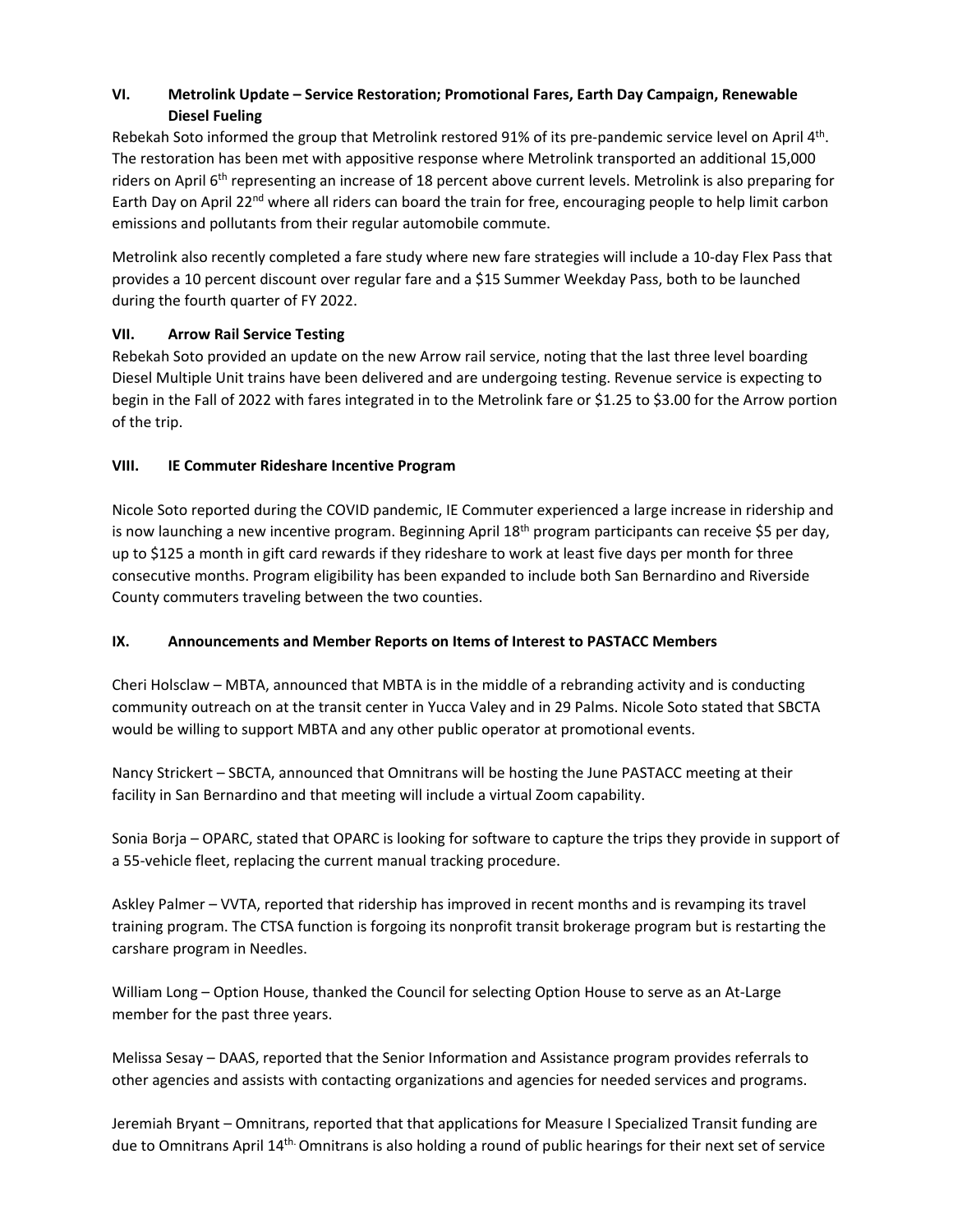changes and plans to expand the micro transit service in Chino and Chino Hills and further subsidize the senior and disabled fare in Bloomington. Omnitrans service levels are currently at 75% of pre-pandemic levels but hope to return to full service by May 2023.

Nicole Soto – SBCTA, reported that SBCTA is working with Omnitrans to launch two first-mile last-mile projects between Metrolink stations and the Ontario airport.

#### **X. Public Comment**

There were no public comments

#### **XI. Adjournment**

The meeting was adjourned at 11:15 a.m.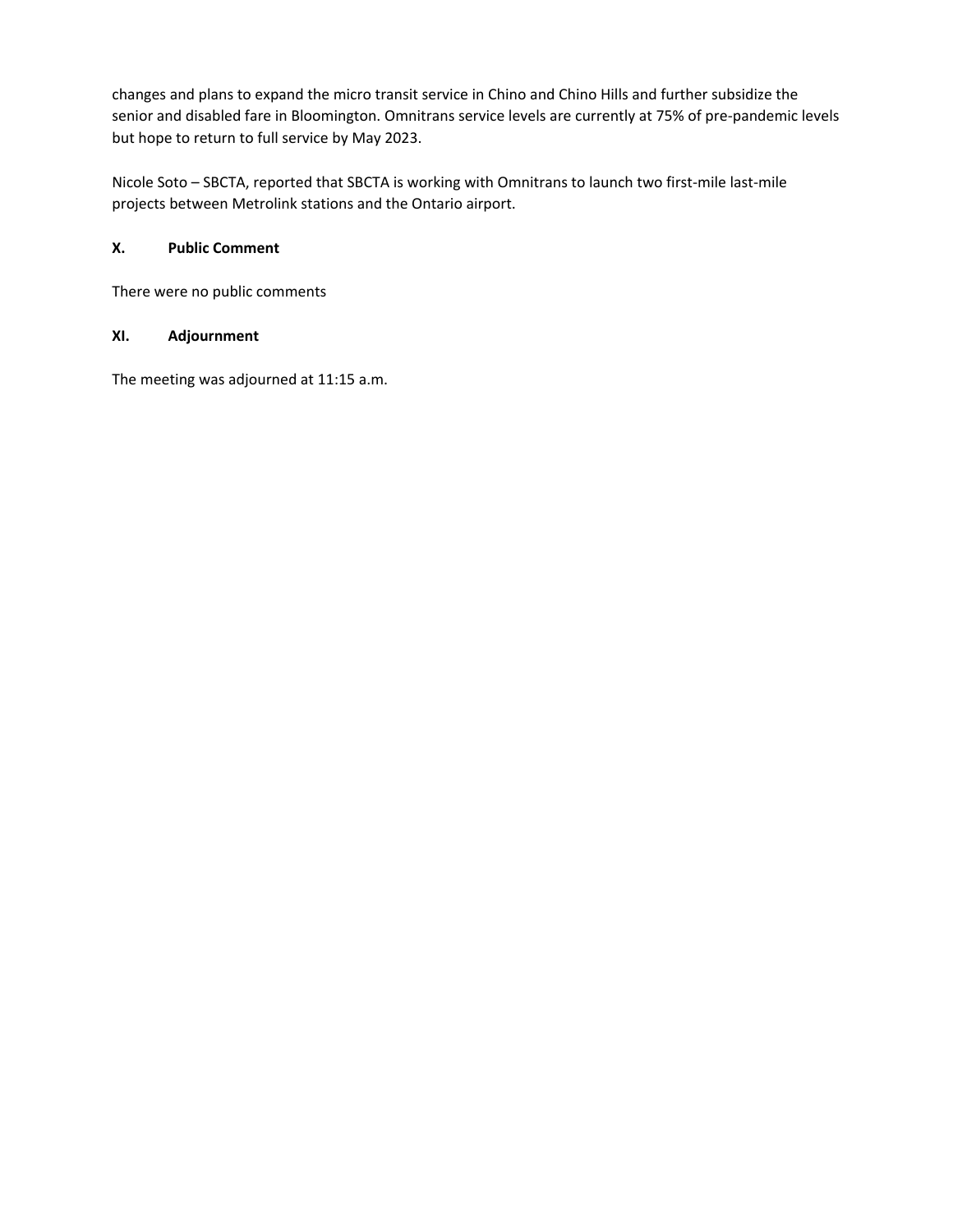# **Agenda Item V**

#### Report on Phase II of the Sidewalk Inventory Plan Ginger Koblasz

Summary:

SBCTA staff will provide a demo and solicit input on a draft version of the Sidewalk Inventory Plan Phase II currently in development with a focus on the ADA Transition Plan Guidance section. See attachment for key points, and for additional information presented to the Transportation Technical Advisory Committee on Sept 9, 2021, see (use Internet Explorer): [ftp://gis.sanbag.ca.gov/Expires230630\\_SidewalkInventoryPhaseII/FY2022Q1/SIP2\\_Deliv\\_2\\_3\\_](ftp://gis.sanbag.ca.gov/Expires230630_SidewalkInventoryPhaseII/FY2022Q1/SIP2_Deliv_2_3_Webinar_210909.pdf) [Webinar\\_210909.pdf.](ftp://gis.sanbag.ca.gov/Expires230630_SidewalkInventoryPhaseII/FY2022Q1/SIP2_Deliv_2_3_Webinar_210909.pdf)